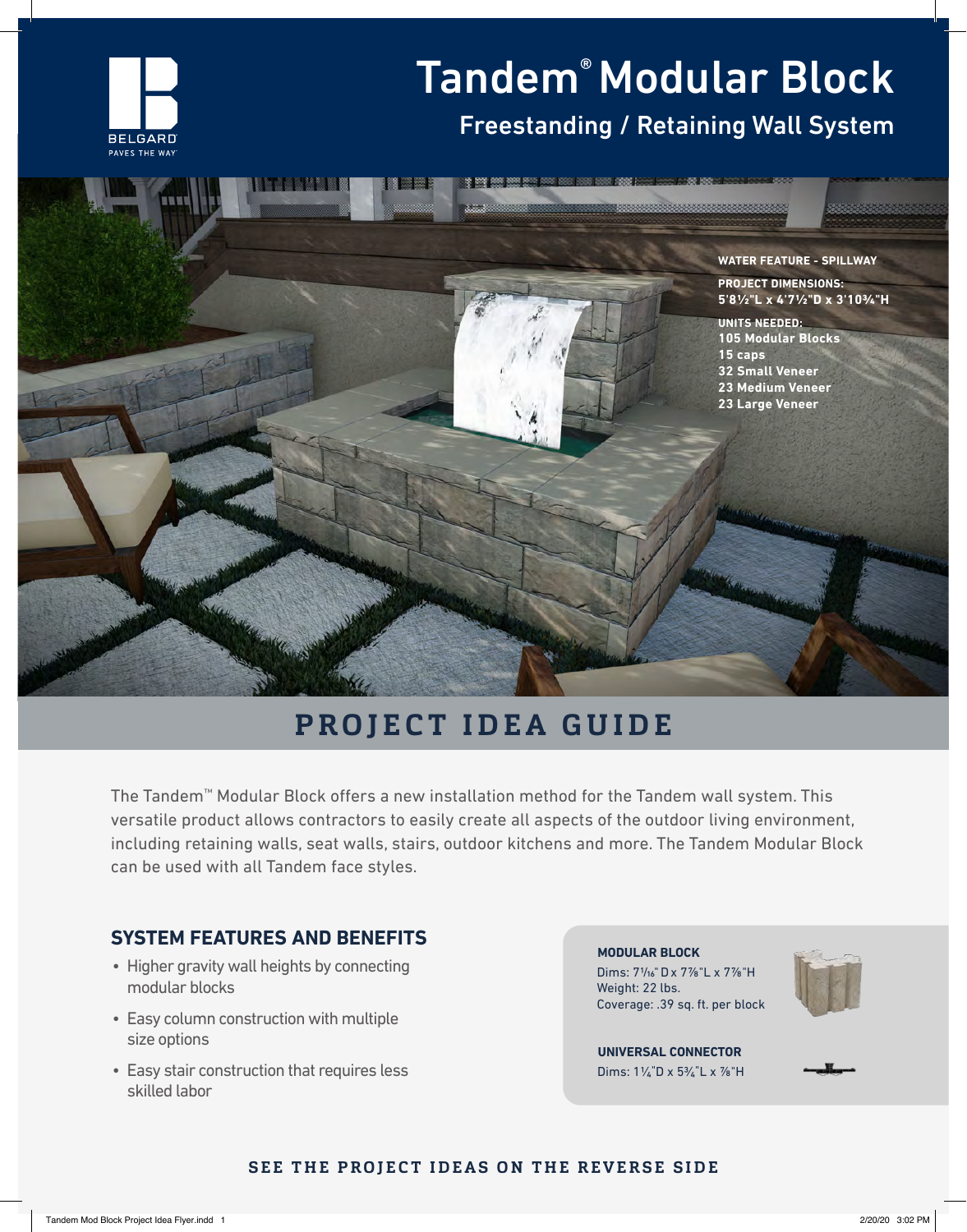### **GET INSPIRED**

#### **Project Dimensions:**

5'111/4"L x 1'91/8"D x 2'63/8"H

#### **SHOPPING LIST\***

| <b>UNIT TYPE</b>      | <b>NUMBER OF UNITS</b> |
|-----------------------|------------------------|
| <b>Modular Blocks</b> | 34                     |
| Caps                  |                        |
| <b>Small Veneer</b>   |                        |
| <b>Medium Veneer</b>  |                        |
| <b>Large Veneer</b>   |                        |

#### **Installation time:**

| <b>SHORT</b> | VEDIUM |  |  |
|--------------|--------|--|--|
|--------------|--------|--|--|



# **ADDRESS COLUMN ADDRESS COLUMN**



# **Project Dimensions:**

14'31/2"L x 1'91/8"D x 4'4"H

| <b>SHOPPING LIST*</b> |                        |
|-----------------------|------------------------|
| <b>UNIT TYPE</b>      | <b>NUMBER OF UNITS</b> |
| <b>Modular Blocks</b> | 152                    |
| Caps                  | 10                     |
| <b>Small Veneer</b>   | 44                     |
| <b>Medium Veneer</b>  | 24                     |
| <b>Large Veneer</b>   | 92                     |

#### **Installation time:**



#### **Project Dimensions:**

8'151/8"L x 2'101/4"D x 3'101/4"H

#### **SHOPPING LIST\***

| <b>UNIT TYPE</b>      | <b>NUMBER OF UNITS</b> |
|-----------------------|------------------------|
| <b>Modular Blocks</b> | 155                    |
| Caps                  | 20                     |
| <b>Small Veneer</b>   | 17                     |
| <b>Medium Veneer</b>  | 32                     |
| <b>Large Veneer</b>   | 38                     |

#### **Installation time:**

**SHORT MEDIUM LONG**

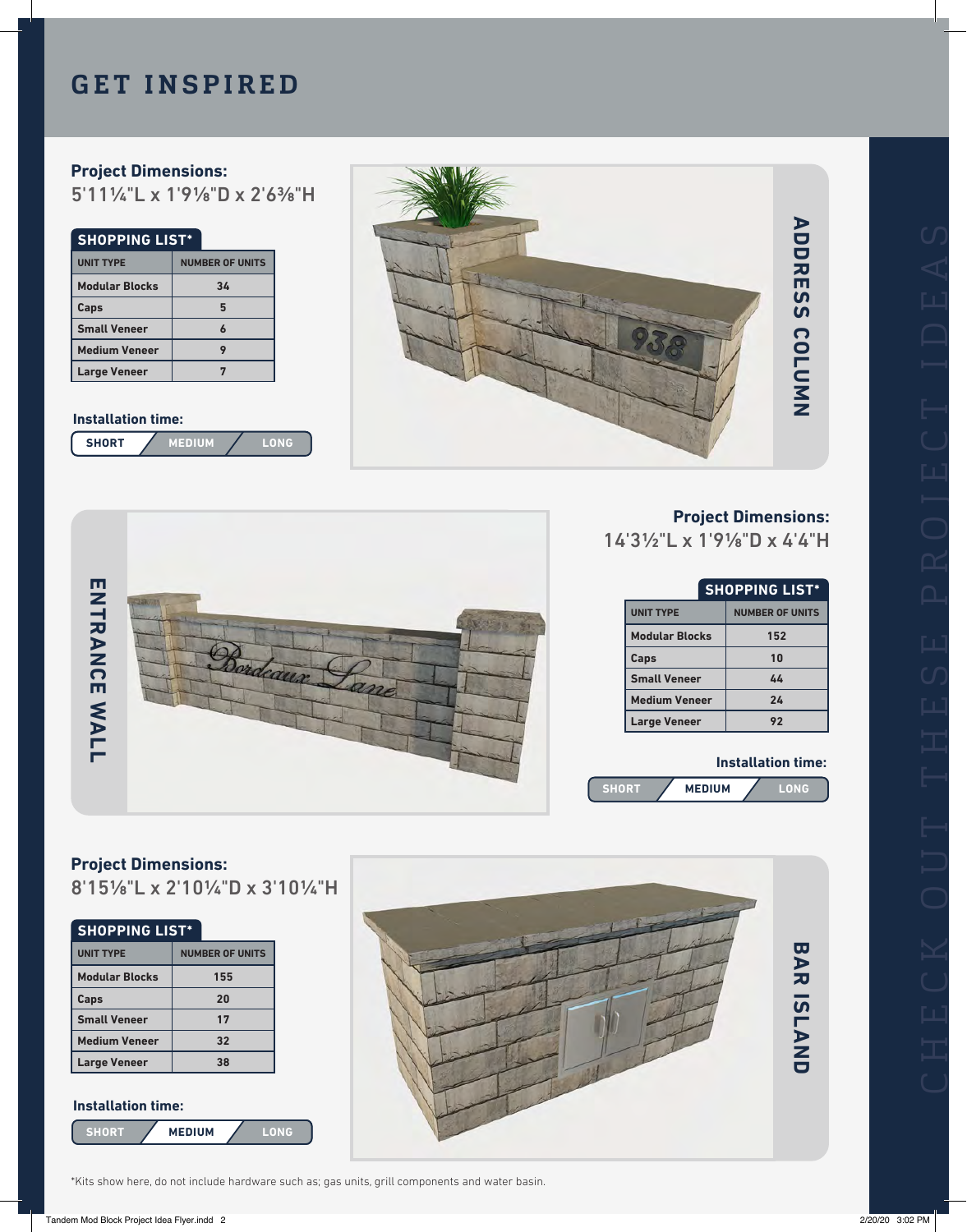# **TANDEM ® MODULAR BLOCK**

**Project Dimensions:** 8'151/8"L x 2'101/4"D x 3'33/4"H

| <b>SHOPPING LIST*</b> |                        |  |
|-----------------------|------------------------|--|
| <b>UNIT TYPE</b>      | <b>NUMBER OF UNITS</b> |  |
| <b>Modular Blocks</b> | 92                     |  |
| Caps                  | 17                     |  |
| <b>Small Veneer</b>   | 14                     |  |
| <b>Medium Veneer</b>  | 19                     |  |
| <b>Large Veneer</b>   | 36                     |  |

#### **Installation time:**







#### **Project Dimensions:**

5'81/2"L x 4'71/2"D x 3'103/4"H

| <b>SHOPPING LIST*</b> |                        |
|-----------------------|------------------------|
| <b>UNIT TYPE</b>      | <b>NUMBER OF UNITS</b> |
| <b>Modular Blocks</b> | 95                     |
| Caps                  | 13                     |
| <b>Small Veneer</b>   | 27                     |
| <b>Medium Veneer</b>  | 18                     |
| <b>Large Veneer</b>   | 26                     |

#### **Installation time:**



#### **Project Dimensions:** 4'43/4"L x 4'43/4"D x 1'113/8"H

#### **SHOPPING LIST\***

| <b>UNIT TYPE</b>      | <b>NUMBER OF UNITS</b> |
|-----------------------|------------------------|
| <b>Modular Blocks</b> | 71                     |
| Caps                  |                        |
| <b>Small Veneer</b>   |                        |
| <b>Medium Veneer</b>  | 12                     |
| <b>Large Veneer</b>   | 1 <sub>k</sub>         |

#### **SHORT MEDIUM LONG Installation time:**



All block counts are based off the build & scale shown. Any modifications to build will effect block and cap counts.